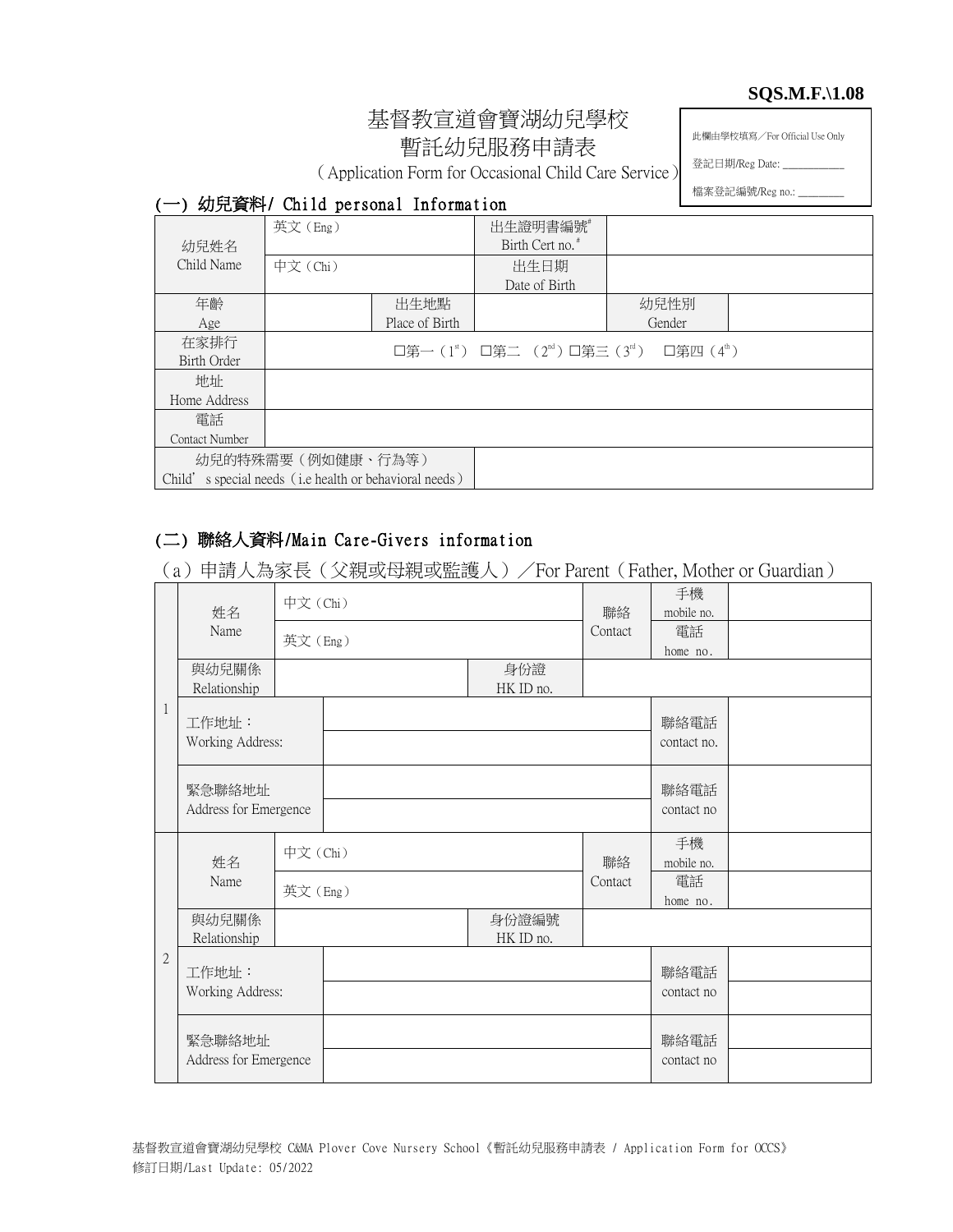### (b)申請人如非幼兒父母/For Non-Parent

| 姓名                              | 中文 (Chi) |         | 聯絡               | 手機<br>mobile no. |                    |  |
|---------------------------------|----------|---------|------------------|------------------|--------------------|--|
| Name                            |          | 英文(Eng) |                  |                  | 電話                 |  |
| 與幼兒關係<br>Relationship           |          |         | 身份證<br>HK ID no. |                  | home no.           |  |
| 居住地址:<br>Home Address:          |          |         |                  |                  | 聯絡電話<br>contact no |  |
| 緊急聯絡地址<br>Address for Emergence |          |         |                  |                  | 聯絡電話<br>contact no |  |

#### (三) 申請原因/Reason for Application

- 家人或近親去世、送殯/Relative passes away
- □ 照顧者陪同患病家人/Take care the patient
- □ 搬遷或家中裝修/Houses renovation
- 照顧者離港、放假或辭職/Care-giver is on travel
- □ 照顧者探訪患病家人或親戚朋友 /Care-giver visits relative with sickness
- □ 照顧者入院分娩、產前/後檢查/覆診 /Care-giver is pregnancy and has body check
- 照顧者要參加教育/興趣班或考試/Care-giver has the continuous education
- □ 照顧者入獄/被拘留/Care-giver sent to jail
- □ 照顧者需要照顧家中其他有特別需要的家人或兄弟姊妹(請註明)/Care-giver needed to take care the slibling with special needs, please specify:

\_\_\_\_\_\_\_\_\_\_\_\_\_\_\_\_\_\_\_\_\_\_\_\_\_\_\_\_\_\_\_\_\_\_\_\_\_\_\_\_\_\_\_\_\_\_\_\_\_\_\_\_\_\_\_\_\_\_\_\_\_\_\_\_\_\_\_\_\_\_

\_\_\_\_\_\_\_\_\_\_\_\_\_\_\_\_\_\_\_\_\_\_\_\_\_\_\_\_\_\_\_\_\_\_\_\_\_\_\_\_\_\_\_\_\_\_\_\_\_\_\_\_\_\_\_\_\_\_\_\_\_\_\_\_\_\_\_\_\_\_

\_\_\_\_\_\_\_\_\_\_\_\_\_\_\_\_\_\_\_\_\_\_\_\_\_\_\_\_\_\_\_\_\_\_\_\_\_\_\_\_\_\_\_\_\_\_\_\_\_\_\_\_\_\_\_\_\_\_\_\_\_\_\_\_\_\_\_\_\_\_

 $\_$  , and the set of the set of the set of the set of the set of the set of the set of the set of the set of the set of the set of the set of the set of the set of the set of the set of the set of the set of the set of th

- 照顧者要辦理特別事務(如見律師、上法庭等)/約見(如房署等)/開會/Care-giver needed to conduct some special occasions (such as visiting lawyer, court, appointment with government), please specify: \_\_\_\_\_\_\_\_\_\_\_\_\_\_\_\_\_\_\_\_\_\_\_\_\_\_\_\_\_\_\_\_\_\_\_\_\_\_\_\_\_\_\_\_\_\_\_\_\_\_\_\_\_\_\_\_\_\_\_\_\_\_\_\_\_\_\_\_\_\_
- □ 其他, 請註明/Other, please specify: